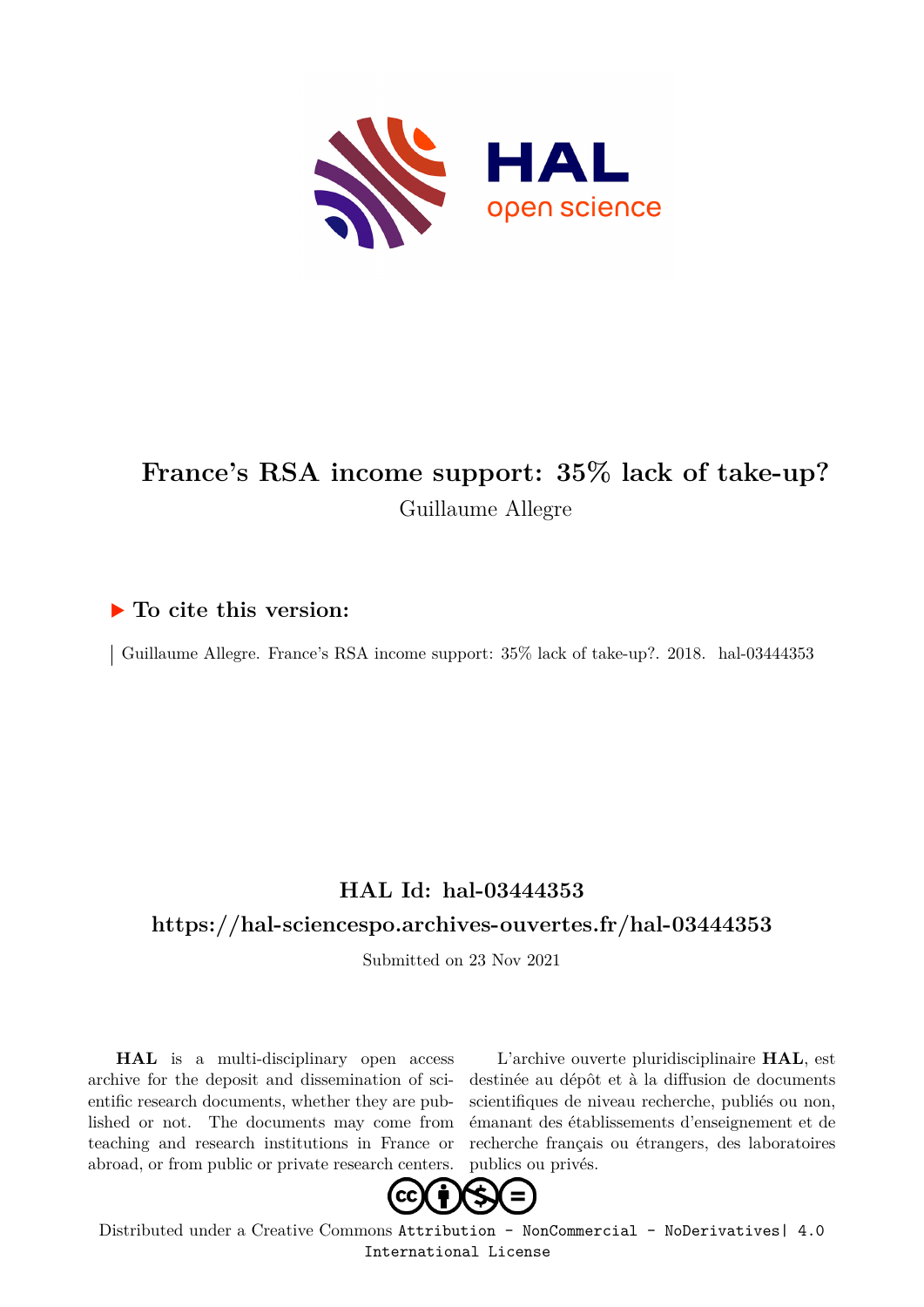# France's RSA income support: 35% lack of take-up?

OFCE, Le Blog - January 16th, 2018 By **Guillaume Allègre**, Sciences Po, OFCE, Paris, France

Online: <https://www.ofce.sciences-po.fr/blog/frances-rsa-income-support-35-lack-of-take-up/>

The lack of take-up of France's RSA income supplement benefit is often invoked as an argument for reforming the system for assisting people on low incomes (such as a Universal Income or establishment of a single social benefit that would merge the RSA, the in-work *Prime d'activité* benefit and Housing benefit). According to the CNAF, the lack of take-up of the base RSA benefit (*RSA-socle*) is 36% [\(CNAF, 2012\)](https://www.caf.fr/sites/default/files/cnaf/Documents/Dser/essentiel/124_essentiel_-_non-recours_rsa.pdf). To arrive at this estimate, the CNAF relies on a quantitative survey conducted over the phone with 15,000 households selected from their tax returns. The RSA quantitative survey was specifically designed to replicate an eligibility test for the benefit. However, some households who are ineligible for the RSA claim they are benefitting from it. This category represented 524 households in the survey, i.e. 11% of the beneficiaries. This could result from a reporting error at the time of the survey, or from an approximation of the survey's eligibility test. In any case, the existence of this category shows that it is difficult to estimate the lack of take-up of a benefit using a survey, even a specific one. In addition, the Secours catholique association estimates the lack of take-up of the base RSA at 40% (out of all the households they encountered in 2016) [\[1\].](https://www.ofce.sciences-po.fr/blog/rsa-un-non-recours-de-35/#_ftn1)

There is another way to estimate the lack of take-up of the RSA. Recently, the INSEE and DREES have opened up access to the [INES](https://www.insee.fr/fr/information/2021951) micro-simulation software. The INES can be used to simulate the socio-fiscal legislation by using the ERFS (Survey of Tax and Social Income). The ERFS is based on tax declarations; the survey – based on administrative data – is therefore very exhaustive (households are required to report their income every year). The ERFS, however, has limitations: it concerns only so-called ordinary households. It excludes people who do not have a residence (the homeless) and people who live in institutions (army, retirement homes, etc. [\[2\]\)](https://www.ofce.sciences-po.fr/blog/rsa-un-non-recours-de-35/#_ftn2). The survey field is metropolitan France. The tax returns are annual, but the resource base of the RSA are quarterly revenues, which implies, to simulate the RSA, rendering income "quarterly" on the basis of ad hoc assumptions.

According to the simulation done on the INES (2015 legislation), the number eligible for the base RSA in the fourth quarter of 2015 should be around 2,000,000 households, while according to the CNAF the actual number of beneficiaries of the base RSA (RSA-socle) in December 2015 was 1,720,00[0\[3\].](https://www.ofce.sciences-po.fr/blog/rsa-un-non-recours-de-35/#_ftn3) According to the ERFS survey (and microsimulations), the lack of take-up of the base RSA would be  $14\frac{14}{1}$ .

So is the lack of take-up of the base RSA 14% or 36%? The truth undoubtedly lies in between, but at what level? The lack of take-up of housing benefits is estimated at 5% [\(Simon, 2000\)](https://www.caf.fr/sites/default/files/cnaf/Documents/Dser/PSF/062/RP62-M-OSimon.pdf). But the two benefits (RSA, housing benefits) have similar target groups. The lack of take-up of the RSA is certainly higher than that for housing benefits (the target population is poorer, the administrative procedures are more extensive for the RSA). On the other hand, the difference between 5% (estimated lack of take-up for housing benefits) and 36% (lack of take-up estimated by CNAF for the RSA) is difficult to explain.

To cite this note: Guillaume Allègre (2018), "France's RSA income support: 35% lack of take-up?", *OFCE Le Blog*, January.

[\[1\]](https://www.ofce.sciences-po.fr/blog/rsa-un-non-recours-de-35/#_ftnref1) Source: 2017 report by Secours catholique : [https://www.secours](https://www.secours-catholique.org/sites/scinternet/files/publications/rs17_0.pdf)[catholique.org/sites/scinternet/files/publications/rs17\\_0.pdf](https://www.secours-catholique.org/sites/scinternet/files/publications/rs17_0.pdf)